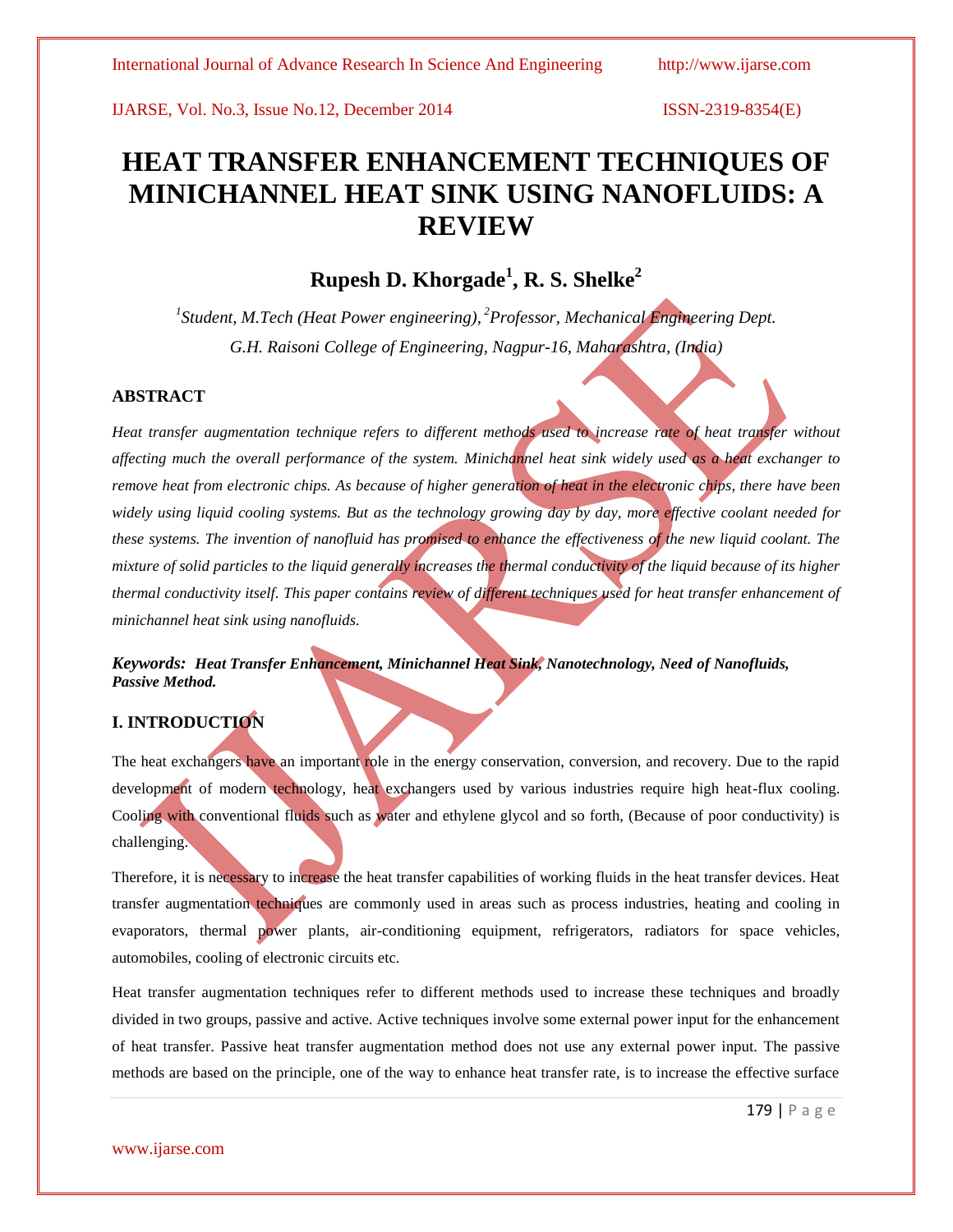area and residence time of the heat transfer fluid. Use of this technique causes the swirl in the bulk of the fluids an disturbs the actual boundary layer so as to increase effective surface area, residence time and consequently heat transfer coefficient in existing system.

### **II. DIFFERENT METHODS OF HEAT TRANSFER ENHANCEMENT**

Heat transfer enhancement deals with the improvement of thermo-hydraulic performance of heat exchangers. Different enhancement techniques have been broadly classified as active and passive techniques.

#### **2.1 Active method**

Active method involves some external power input for heat transfer enhancement. Some examples of active methods include induced pulsation by cams and reciprocating plungers, use of a magnetic field to disturb the seeded light particles in a flowing stream, mechanicals aids, surface vibration, fluid vibration, electrostatic fields, suction or injection and jet impingement.

#### **2.2 Passive method**

Passive heat transfer enhancement method as stated earlier does not need any external power input. In the convective heat transfer one of the ways to enhance heat transfer rate is to increase the effective surface area and residence time of the heat transfer fluids. The passive methods are based on the same principle. Use of this technique causes the swirl in the bulk of the fluids and disturbs the actual boundary layer so as to increase effective surface area, residence time and consequently heat transfer coefficient in existing system.

#### **2.3 Compound method**

If any two or more techniques i.e. passive and active may be employed simultaneously to enhance the heat transfer of any device, which is greater than that of produced by any of those techniques separately, the term known as Compound enhancement technique.

 This paper focuses on reviewing the passive methods in minichannel heat sink. The passive heat transfer augmentation methods as stated earlier do not need any external power input. For the convective heat transfer, one of the ways to enhance heat transfer rate is to increase the effective surface area and residence time of the heat transfer fluids. The passive methods are based on this principle, by employing several techniques to generate the swirl in the fluids and disturb the actual boundary layer so as to increase effective surface area, residence time and consequently heat transfer coefficient in existing system.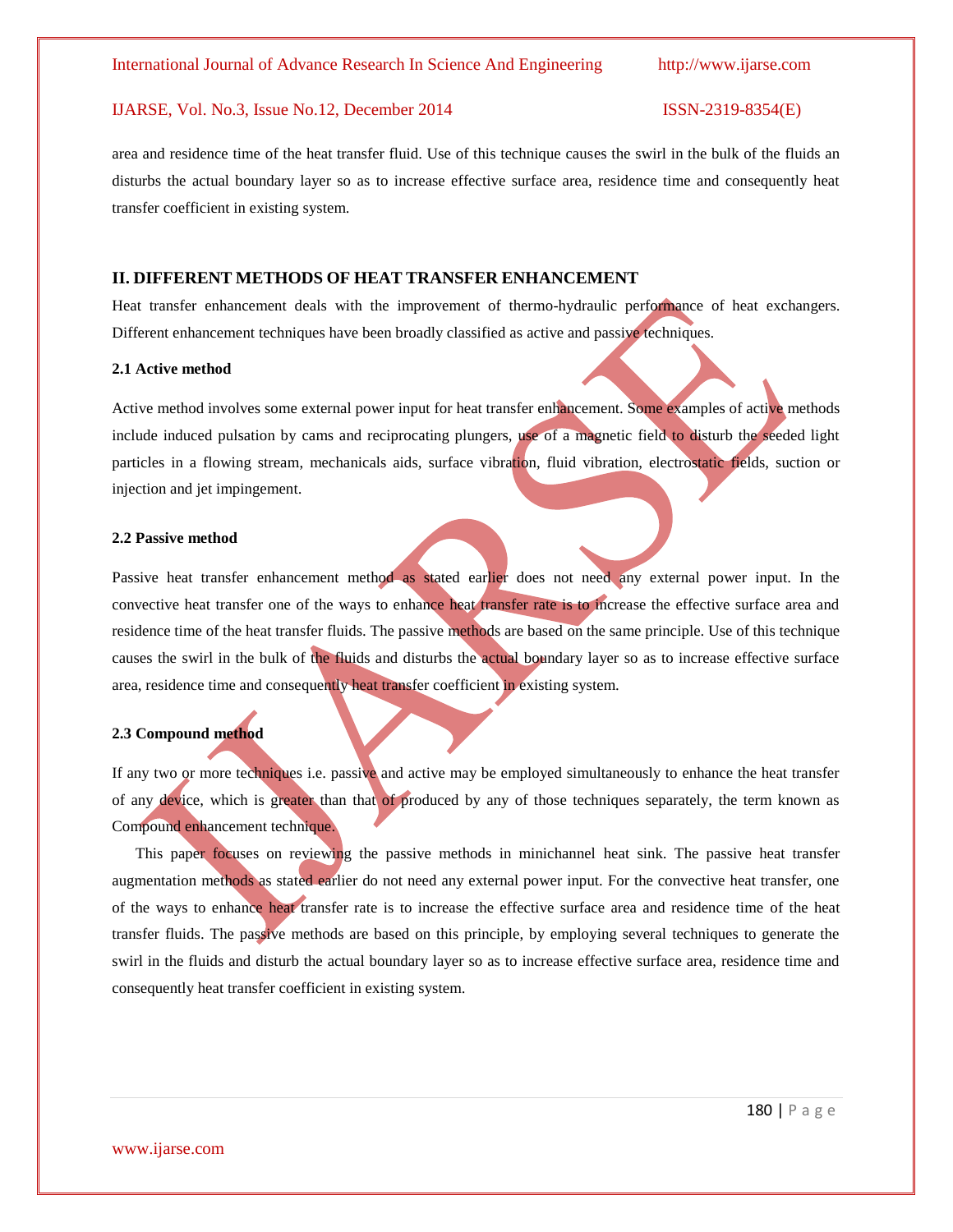### **III. MINICHANNEL HEAT SINK**

With the advancement in miniaturization technology and need for higher efficient equipments, mini-scale and micro-scale devices are proving to be beneficial and advantageous.

The trend towards miniaturization is mainly driven by:

- Emergence of micro scale devices that require cooling.
- Increased heat flux dissipation in microelectronic devices.
- The need of heat transfer enhancement.

 Currently, minichannel heat sink is used in industries such as microelectronics, robotics, telecommunications etc. These micro scale devices, commonly known as Micro Electromechanical Systems (MEMS) are getting more advanced and complex as the micro fabrication technology is progressing well with the trend. However, there are two factors that limit the heat transfer coefficients in a mini heat exchanger: the reduction in the channel dimensions was accompanied by higher pressure drop, and the amount of heat transfer was limited by the heat transfer fluid used.

#### **IV. NANOFLUID**

#### **4.1 History**

The nanotechnology is new, but it is existence of the functional devices and structure of nanosized devices are not new in this world. In 1905, experimental data on the diffusion theory showed that the molecule has nano meter diameter, which is considered as the notable landmark in the scientific history of nanotechnology. In 29 December 1959: Visionary statement by Prof. R.P. Feynman, "There is enough space at the bottom". A carbon nano tube is a tube shaped material, made of carbon, having a diameter measuring on the nano meter scale. Carbon nano tubes are allotropes of carbon with a cylindrical nanostructure. The cylindrical carbon molecules have unusual properties which are valuable for nanotechnology. In particular owing to their extraordinary thermal conductivity and mechanical and electrical properties carbon nano tubes find application as additives to various structural materials.

#### **4.2 Need of Nanofluid**

- Nanofluids are most reliable for continuous cooling  $&$  heating systems
- With nano size particles, fluid is considered as integral fluid
- It reduces pumping power as compared to the pure liquid to achieve the better heat transfer enhancement
- t reduces particle clogging as compared to conventional slurries and hence heips the system miniaturization
- High specific surface area, hence more heat transfer surface between particles and fluids
- Having high dispersion stability with motion of particles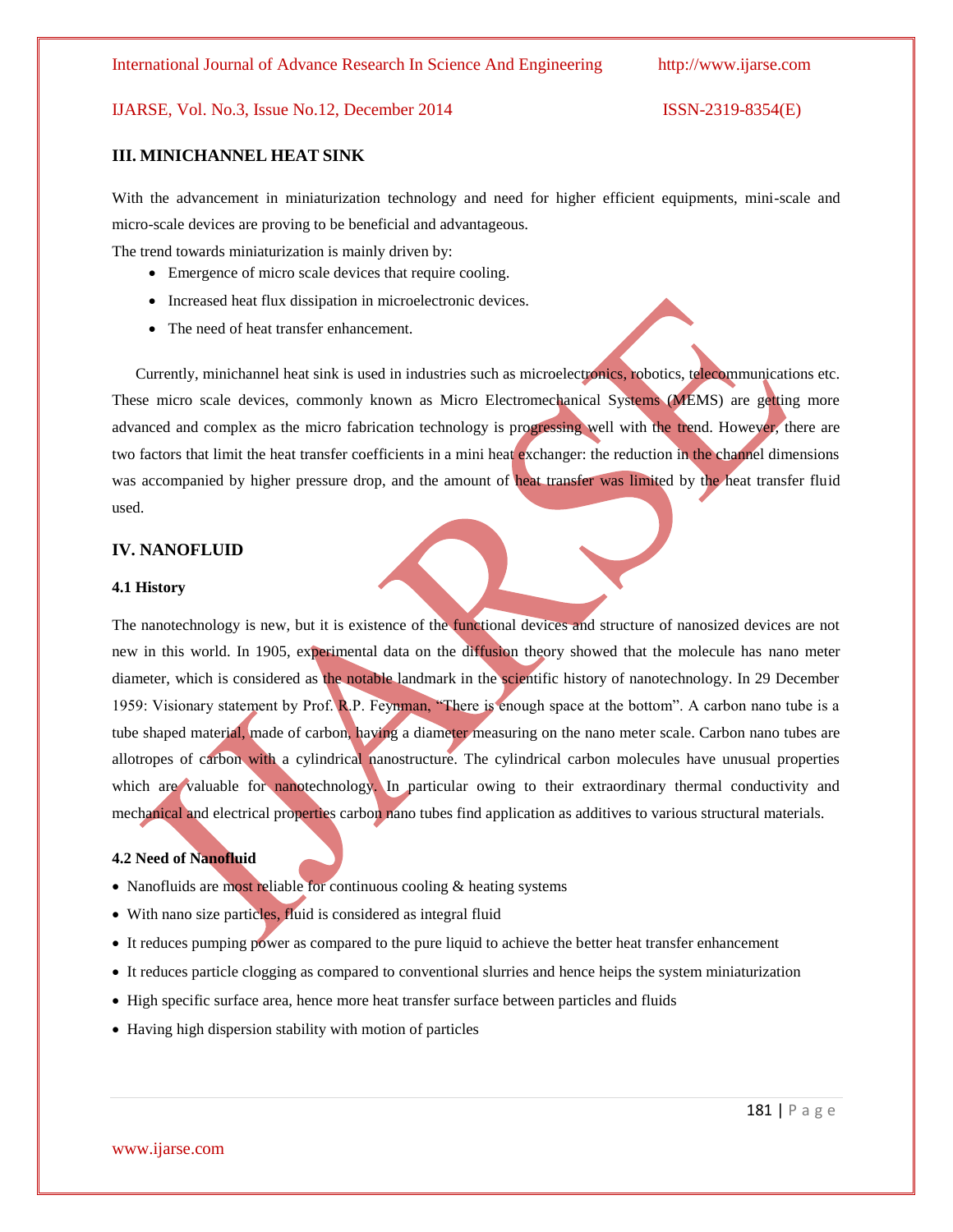#### **4.3 Applications of Nanofluid**

The concepts of nanofluids are used for the heat transfer characteristics which are applicable for many systems for better performance. There are many researches did on the heat transfer properties using nanofluids especially on thermal conductivity and convective heat transfer. Applications of nanofluids in many industries such as heat exchanging devices appear promising with these characteristics. Nanofluids can be used in following specific areas:

- Refrigeration
- Nuclear system cooling
- Solar water heating
- Bio- and pharmaceutical
- Electronic circuits cooling
- Drilling and lubrication
- Chemical
- Engine cooling and Engine transmission oil nanofluids
- Process/extraction

### **V. REVIEW OF WORK CARRIED OUT**

**X. L. Xie et al. [1]** numerically studied laminar heat transfer and pressure drop characteristics in a water-cooled minichannel heat sink. They analyzed numerically a minichannel heat sink with bottom size of 20 mm  $\times$  20 mm for the single phase laminar flow of water as coolant through small hydraulic diameters. They also analyzed the effect of channel dimensions, channel wall thickness, bottom thickness and inlet velocity on the pressure drop, thermal resistance and the maximum allowable heat flux. The results indicate that there is improvement in heat transfer performance with a relatively high but acceptable pressure drop by using a narrow and deep channel with thin bottom thickness and relatively thin channel wall thickness. They found nearly-optimized configuration of heat sink which can cool a chip with heat flux of  $256$  W/cm<sup>2</sup> at the pumping power of 0.205 W.

**Saad Ayub Jajja et al.** [2] experimentally investigated water cooled minichannel heat sinks for microprocessor cooling. They investigated five different heat sinks with fin spacing of 0.2 mm, 0.5 mm, 1.0 mm, and 1.5 mm along with a flat plate heat sink. Microprocessor heat was simulated by a heated copper block with water as a coolant. At heater power of 325 W, the lowest heat sink base temperature of  $40.5^{\circ}$  C was achieved by using a heat sink of 0.2 mm fin spacing which was about 9% lower than the best reported base temperature of  $44^{\circ}$ C using a nanofluid with commercial heat sink. The base temperature and thermal resistance of the heat sinks were found to drop by decreasing the fin spacing and by increasing volumetric flow rate of water circulating through the heat sink. For a flat plate heat sink, the maximum thermal resistance was 0.216 K/W that was reduced to as little as 0.03 K/W by using a heat sink of 0.2 mm fin spacing. The overall heat transfer coefficient was found to be 1297 W/m<sup>2</sup> K and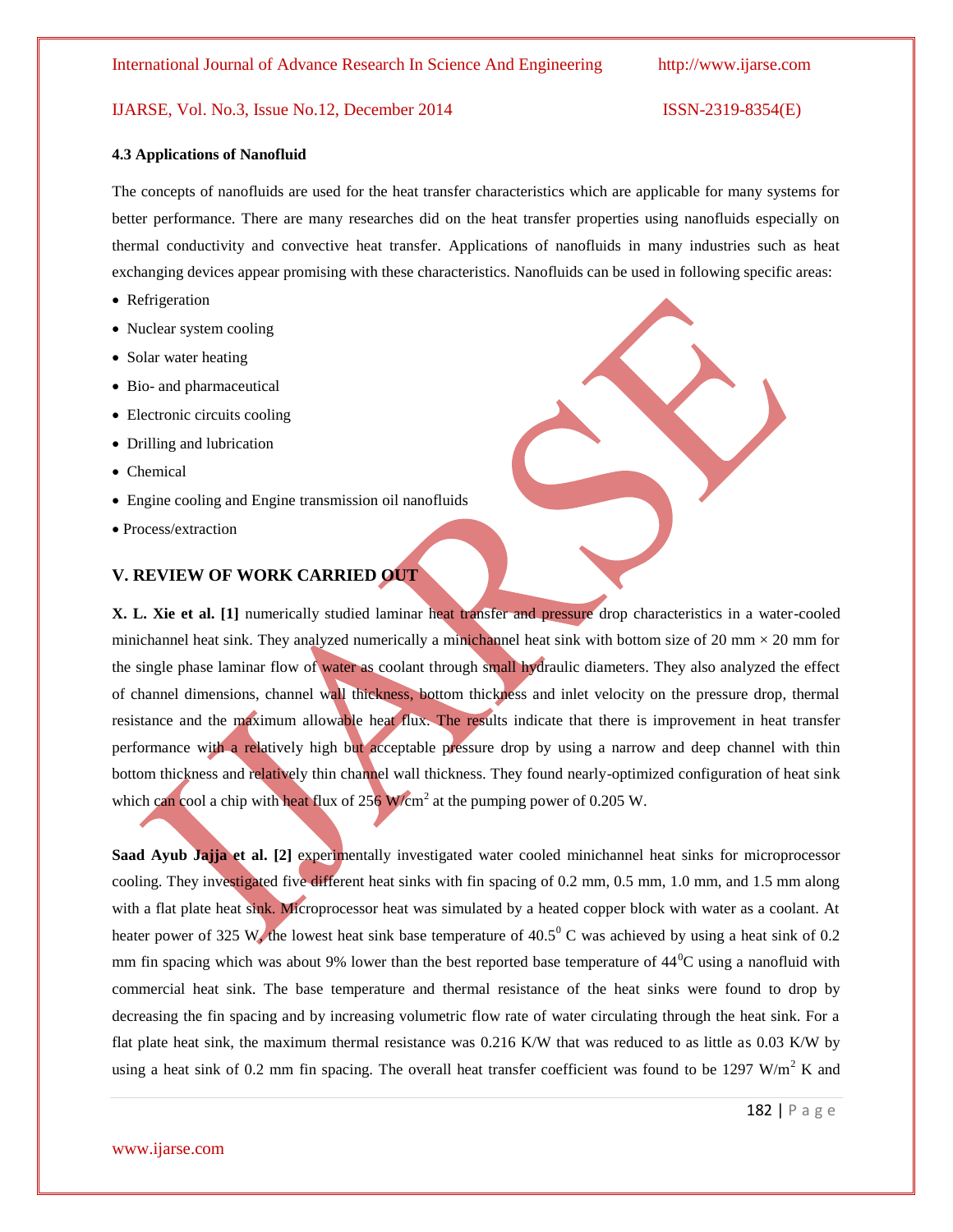$2156$  W/m<sup>2</sup> K for the case of a flat plat and 0.2 mm fin spacing heat sinks, respectively, the latter showed about twofolds enhancement compared to the former.

**Cong Tam Nguyen et al. [3]** experimentally investigated the behavior and heat transfer enhancement of Al<sub>2</sub>O3– H2O nanofluid, which was flowing inside a closed system that is destined for cooling of microprocessors or other electronic components. The experimental data, obtained for turbulent flow regime, have clearly shown that the inclusion of nanoparticles into distilled water has produced a considerable enhancement of the cooling block convective heat transfer coefficient. For  $Al_2O_3-H_2O$  nanofluid with 6.8% particle volume concentration, heat transfer coefficient has been found to increase as much as 40% compared to that of the base fluid i.e. water. They also found that an increase of particle concentration has produced a clear decrease of the heated component temperature. The experimental data have clearly shown that nanofluid with 36 nm particle diameter provides higher heat transfer coefficients than the ones of nanofluid with 47 nm particle size.

**C.J. Ho et al.** [4] experimentally studied thermal performance of  $A_2O_3-H_2O$  nanofluid in a minichannel heat sink. They performed various experiments to explore the forced convective heat transfer performance of using  $Al_2O_3$ H2O nanofluid to replace the pure water as the coolant in a copper minichannel heat sink. Hydraulic and thermal performances of the nanofluid cooled minichannel heat sink have been assessed from the results obtained for the pumping power, the averaged heat transfer coefficients based on the inlet and bulk temperature difference, respectively, with the Reynolds number ranging from 133 to 1515. Compared with the results for the pure water, they found that the nanofluid cooled heat sink has significantly higher average heat transfer coefficients and hence outperforms the water cooled heat sink. The heat transfer efficiency of using the nanofluid in the heat sink was further evaluated against the accompanied pumping power penalty.

**P. Selvakumar et al. [5]** experimentally investigated the convective performance of CuO–H<sub>2</sub>O nanofluid in an electronic heat sink. In this work CuO–H<sub>2</sub>O nanofluid of volume fractions 0.1% and 0.2% were prepared by dispersing the nanoparticles in deionised water. A thin channeled copper water block of overall dimension  $55 \times 55 \times 19$  mm was used for the study. The interface temperature of the water block is measured and a maximum reduction of 1.15 °C was observed when nanofluid of 0.2% volume fraction was used as the working fluid compared to deionised water. Convective heat transfer coefficient of water block was found to increase with the volume flow rate and nanoparticle volume fraction and the maximum rise in convective heat transfer coefficient was observed as 29.63% for the 0.2% volume fraction compared to deionised water. Pumping power for the deionised water and nanofluids were calculated based on the pressure drop in the water block and the average increase in pumping power is 15.11% for the nanofluid volume fraction of 0.2% compared to deionised water. A correlation is proposed for Nusselt number which fits the experimental Nusselt number within  $\pm$ 7.5%.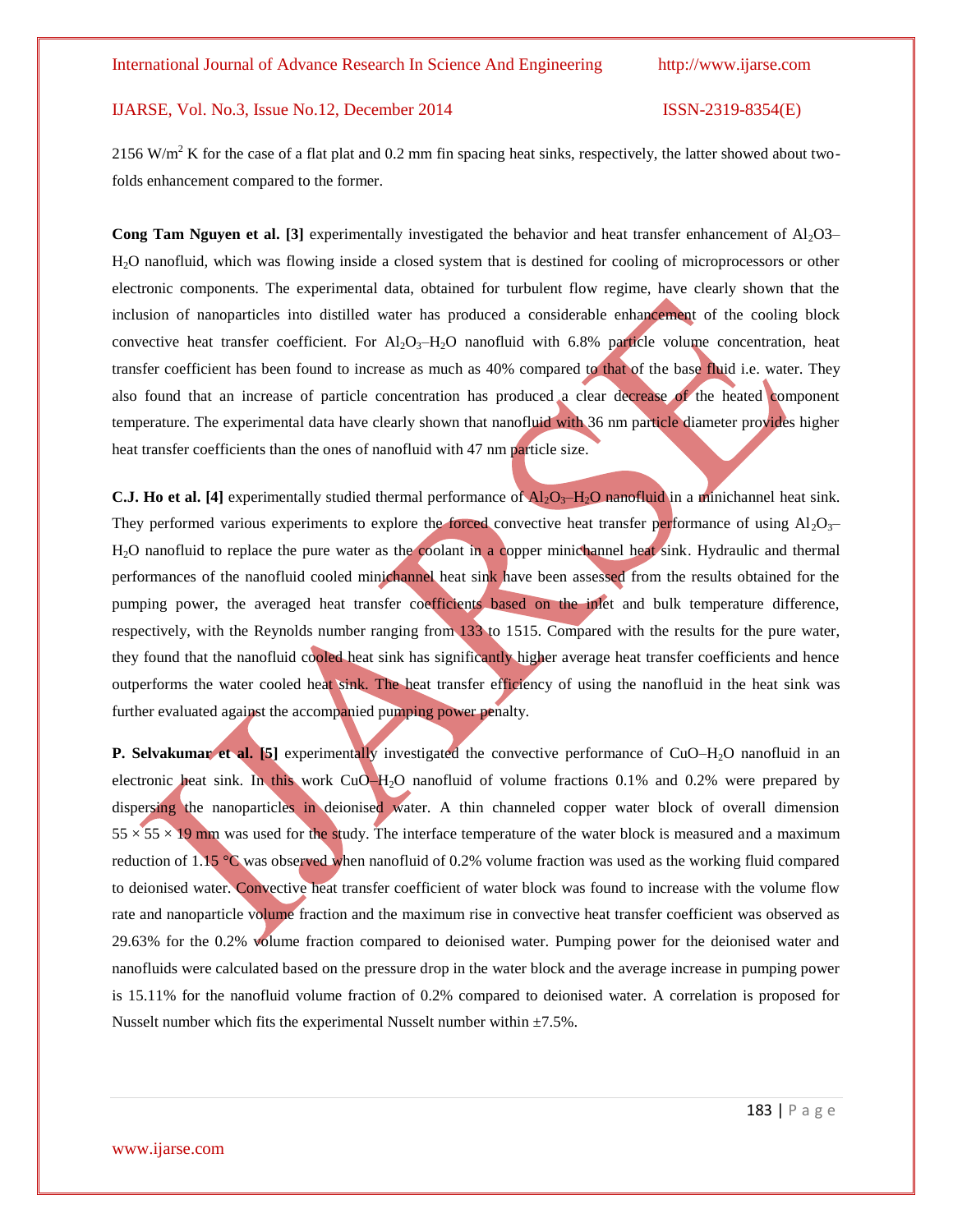**Ali Ijam et al. [6]** analyzed a minichannel heat sink with a  $20 \times 20$  cm bottom for SiC–H<sub>2</sub>O nanofluid and TiO<sub>2</sub>–H<sub>2</sub>O nanofluid turbulent flow as coolants through hydraulic diameters. The results showed that enhancement in thermal conductivity by dispersed SiC in water at 4% volume fraction was 12.44% and by dispersed  $TiO<sub>2</sub>$  in water was 9.99% for the same volume fraction. They found that by using SiC–H<sub>2</sub>O nanofluid as a coolant instead of water, an improvement of approximately 7.25% and 12.43% could be achieved and by using  $TiO<sub>2</sub>–H<sub>2</sub>O$  7.63% and 12.77%. The maximum pumping power by using SiC–H2O nanofluid at 2 m/s and 4% vol. was 0.28W and at 6 m/s and 4% volume equal to 5.39 W. By using  $TiO<sub>2</sub>-H<sub>2</sub>O$  nanofluid at 2 m/s and 4% vol it was found to be 0.29 W and 5.64 W at 6 m/s with the same volume of 4%.

**N. A. Roberts et al. [7]** experimentally investigated the convective Performance of Nanofluids in Commercial Electronics Cooling Systems. In this work they investigate the performance of different volume loadings of waterbased alumina nanofluids in a commercially available electronics cooling system. The commercially available system was a water block used for liquid cooling of a computational processing unit. The size of the nanoparticles in the study was 20–30 nm. They found enhancement in convective heat transfer due to the addition of nanoparticles in the commercial cooling system with volume loadings of nanoparticles up to 1.5% by volume. The enhancement in the convective performance observed was similar to what has been reported in well controlled and understood systems and is commensurate with bulk models. The nanoparticle suspensions showed visible signs of settling which varied from hours to weeks depending on the size of the particles used.

**M.R. Sohel et al. [8]** experimentally investigated the heat transfer enhancement of a minichannel heat sink using  $Al_2O_3-H_2O$ nanofluid. The thermal performances of a minichannel heat sink were experimentally investigated for cooling of electronics using nanofluid coolant instead of pure water. The  $A_1O_3-H_2O$ nanofluid including the volume fraction ranging from 0.10 to 0.25 vol. % was used as a coolant. The effects of different flow rates of the coolant on the overall thermal performances are also investigated. The flow rate was ranged from 0.50 to 1.25 L/min as well as the Reynolds number from 395 to 989. The coolant was passed through a custom made copper minichannel heat sink consisting of the channel height of 0.8 mm and the channel width of 0.5 mm. The experimental results showed the higher improvement of the thermal performances using nanofluid instead of pure distilled water. The heat transfer coefficient was found to be enhanced up to 18% successfully. The nanofluid significantly lowered the heat sink base temperature (about  $2.7^{\circ}$ C) while it also showed 15.72% less thermal resistance at 0.25 vol.% and higher Reynolds number compared to the distilled water.

**Paisam Naphon et al. [9]** studied the heat transfer characteristics of nanofluids cooling in the mini-rectangular fin heat sink. The heat sinks with three different channel heights were fabricated from the aluminum by the wire electrical discharge machine (WEDM) with the length, width and base thickness of 110, 60, and 2 mm, respectively. The nanofluids were the mixture of de-ionized water and nanoscale  $TiO<sub>2</sub>$  particles. The results obtained from the nanofluids cooling in mini-rectangular fin heat sink were compared with those from the de-ionized water cooling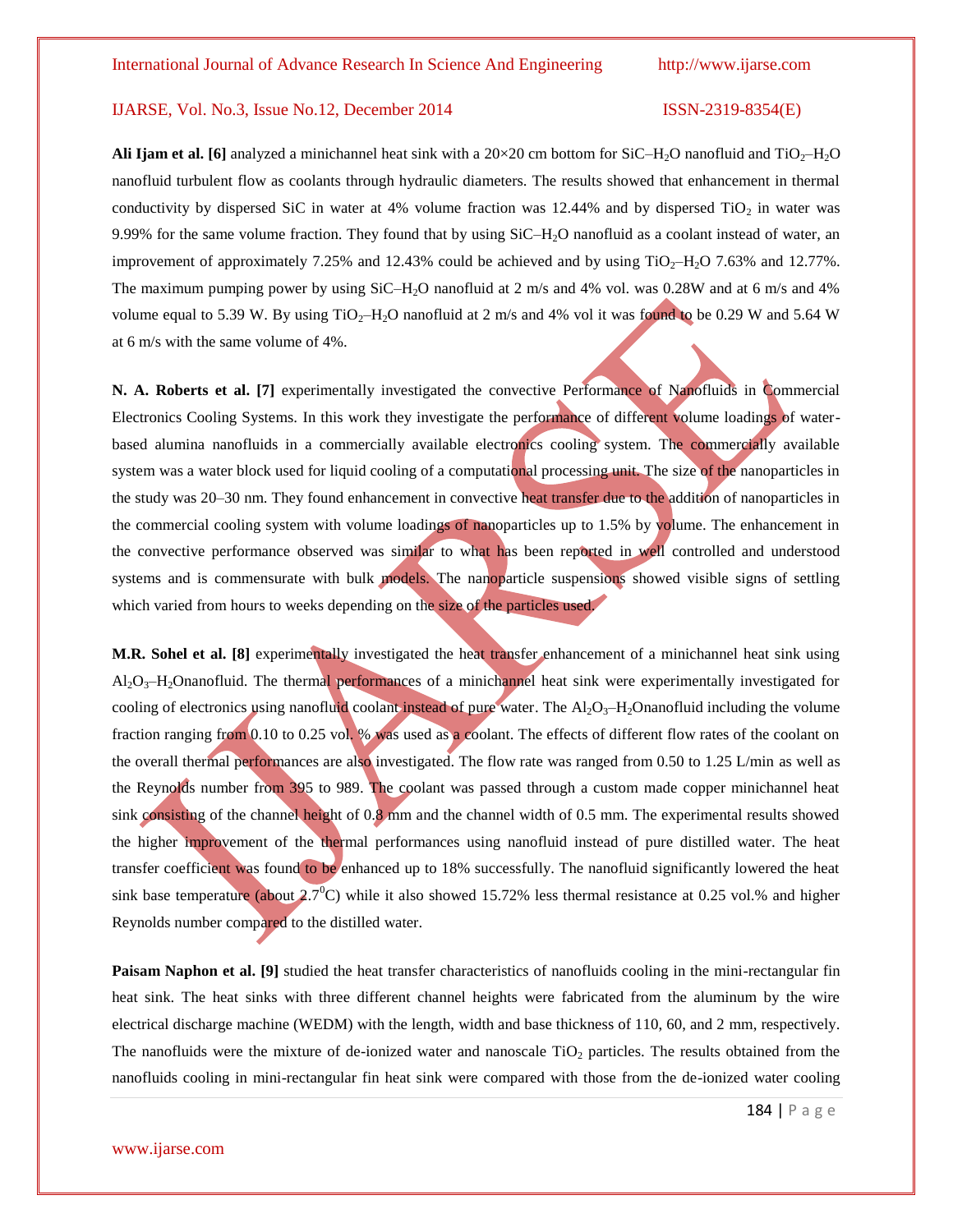method. Effects of the inlet temperature of nanofluids, nanofluid Reynolds number, and heat flux on the heat transfer characteristics of mini-rectangular fin heat sink were considered. They found that average heat transfer rates for nanofluids as coolant were higher than those for the de-ionized water as coolant. The results of this study are of technological importance for the efficient design of cooling systems of electronic devices to enhance cooling performance.

**Tullius et al.** [10] examined the influence of  $A1_2O_3$ –H<sub>2</sub>O nanofluid on enhancing the heat transfer performance of the circular fin structured minichannel heat sink. The nanofluid showed a great enhancement in thermal transportation. In the same time they also got a little surface imperfection problem because of the nanoparticle sedimentation, which was responsible for reducing the heat transfer performances.

**Wei-Chen Chen et al. [11]** Performed experiment on thermal performance of water-based suspensions of  $\text{Al}_2\text{O}_3$ nanoparticles and Micro-Encapsulated Phase Change Material (MEPCM) particles in a minichannel heat sink. In this study, experimental efforts have been performed to explore the forced convection heat transfer efficiency of using water-based suspensions of alumina nanoparticles (nanofluid) and microencapsulated phase change material particles to replace the pure water as the working fluids in a minichannel heat sink. The heat sink fabricated from copper consists of 10 rectangular minichannels, each of which has a width of 1 mm, a depth of 1.5 mm, a length of 50 mm, having a hydraulic diameter of 1.2 mm. The minichannel heat sink was heated with a uniform base heat flux with the Reynolds numbers ranged from 133 to 1515. The mass fractions of the nanoparticles and MEPCM particles dispersed in the water-based suspensions were in the ranges of 2–10 wt %, respectively. Experimental results obtained reveal that the heat dissipation effectiveness of the nanofluid and phase change material (PCM) suspension depends significantly on their flow rates through the heat sink. For the nanofluid, the highest enhancement of 57% in the averaged heat transfer coefficient was detected under the highest flow rate; while for the PCM suspension, the highest enhancement of 51% under the lowest flow rate. For the hybrid water-based suspensions, the effect of simultaneous dispersion of the nanoparticles and MEPCM particles in water appears to be supplementary with added benefit of simultaneous increases in the effective thermal conductivity and specific heat such that the heat transfer effectiveness could be further increased up to 56% with little dependence on the flow rate.

**C.J. Ho et al.**  $[12]$  experimentally investigate the thermal performance of  $Al_2O_3-H_2O$  nanofluid in a natural circulation loop with a mini-channel heat sink and heat source. In this study, the heat transfer characteristics of  $AI_2O_3-H_2O$  nanofluid were investigated experimentally in a rectangular natural circulation loop of 402 mm in height and 205 mm in width. The 120-mm-long heated section and 155-mm-long cooling section in the loop were constructed with mini-channel heat exchangers. The nanometer-sized particles of alumina were dispersed in pure water (the base fluid) to form the  $Al_2O_3-H_2O$  nanofluid with mass fractions in the range of 0.1–1 wt. %. The results clearly indicate that  $A_1O_3$ –H<sub>2</sub>O nanofluid can enhance the heat-transfer performance of the natural circulation loop considered. The average heat-transfer effectiveness at the heating and cooling sections was approximately 3.5–22% and 9.5–62% respectively.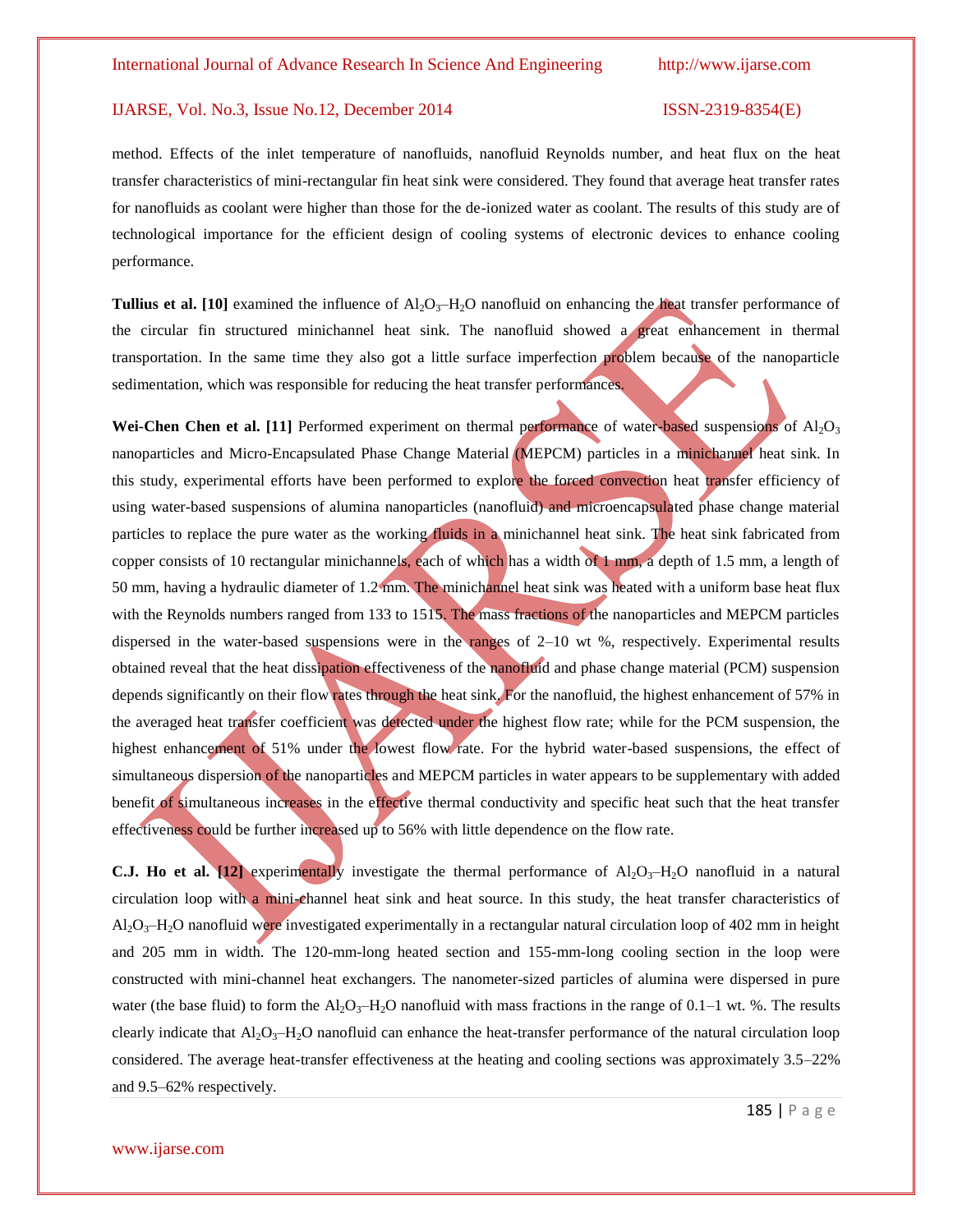### **VI. CONCLUSION**

In this review, various techniques of enhancing the thermal performances of heat sink are explained. Various authors mainly concluded that by using nanofluids as a coolant instead of pure distilled water, enhances the heat transfer rate to a huge extent. It is also concluded that heat transfer rate will be maximum at higher volume concentration of nanoparticals and at higher flow rates of the fluid. Although many analyses have been done on cooling systems for electronics using nanofluids in the open literature, the number of experimental studies conducted is very limited to the best of the author's knowledge. Hence it can be said that the amount of understanding and knowledge is still at the early phase and much research is necessary to fully develope the concepts of nanofluidics and minichannel. Much further analysis is needed to establish the concepts in this field as it is still considered as a novel idea and implementation of nanofluids in industries is still far from being a practical solution at this moment. However, as a general conclusion, it is evident in most cases that minichannel heat exchanger and nanofluids seems like the only possible solution at this moment for the cooling challenge in the mini and nanotechnology era.

#### **REFERENCES**

- [1] X.L. Xie, Z.J. Liu, Y.L. He, W.Q. Tao, "Numerical study of laminar heat transfer and pressure drop characteristics in a water-cooled minichannel heat sink", Applied Thermal Engineering 29 (2009) 64–74.
- [2] Saad Ayub Jajja, Wajahat Ali, Hafiz Muhammad Ali, Aysha Maryam Ali, "Water cooled minichannel heat sinks for microprocessor cooling: Effect of fin spacing", Applied Thermal Engineering 64 (2014) 76-82.
- [3] C.T. Nguyen, G. Roy, C. Gauthier, N. Galanis, "Heat transfer enhancement using  $Al_2O_3$  H<sub>2</sub>O nanofluid for an electronic liquid cooling system", Applied Thermal Engineering 27 (2007) 1501–1506.
- [4] C.J. Ho, W.C. Chen, "An experimental study on thermal performance of  $Al_2O_3-H_2O$  nanofluid in a minichannel heat sink", Applied Thermal Engineering 50 (2013) 516–522.
- [5] P. Selvakumar, S. Suresh, "Convective performance of CuO-H2O nanofluid in an electronic heat sink", Exp. Therm. Fluid Sci. 40 (2012) 57–63.
- [6] A. Ijam, R. Saidur, P. Ganesan, "Cooling of minichannel heat sink using nanofluids", Int. Commun. Heat Mass Transfer 39 (2012) 1188–1194.
- [7] N.A Robert, D.G. Walker, "Convective Performance of Nanofluids in Commercial Electronics Cooling Systems", Applied thermal Engineering 30 (2010) 2499-2504.
- [8] M.R. Sohel, S.S. Khaleduzzaman, R. Saidur, A. Hepbasli, M.F.M. Sabri, I.M. Mahbubul, "An experimental investigation of heat transfer enhancement of a minichannel heat sink using  $Al_2O3-H_2O$  nanofluid", International Journal of Heat and Mass Transfer 74 (2014) 164–172.
- [9] P. Naphon, L. Nakharintr, "Heat transfer of nanofluids in the mini-rectangular fin heat sinks", Int. Commun. Heat Mass Transfer 40 (2013) 25–31.